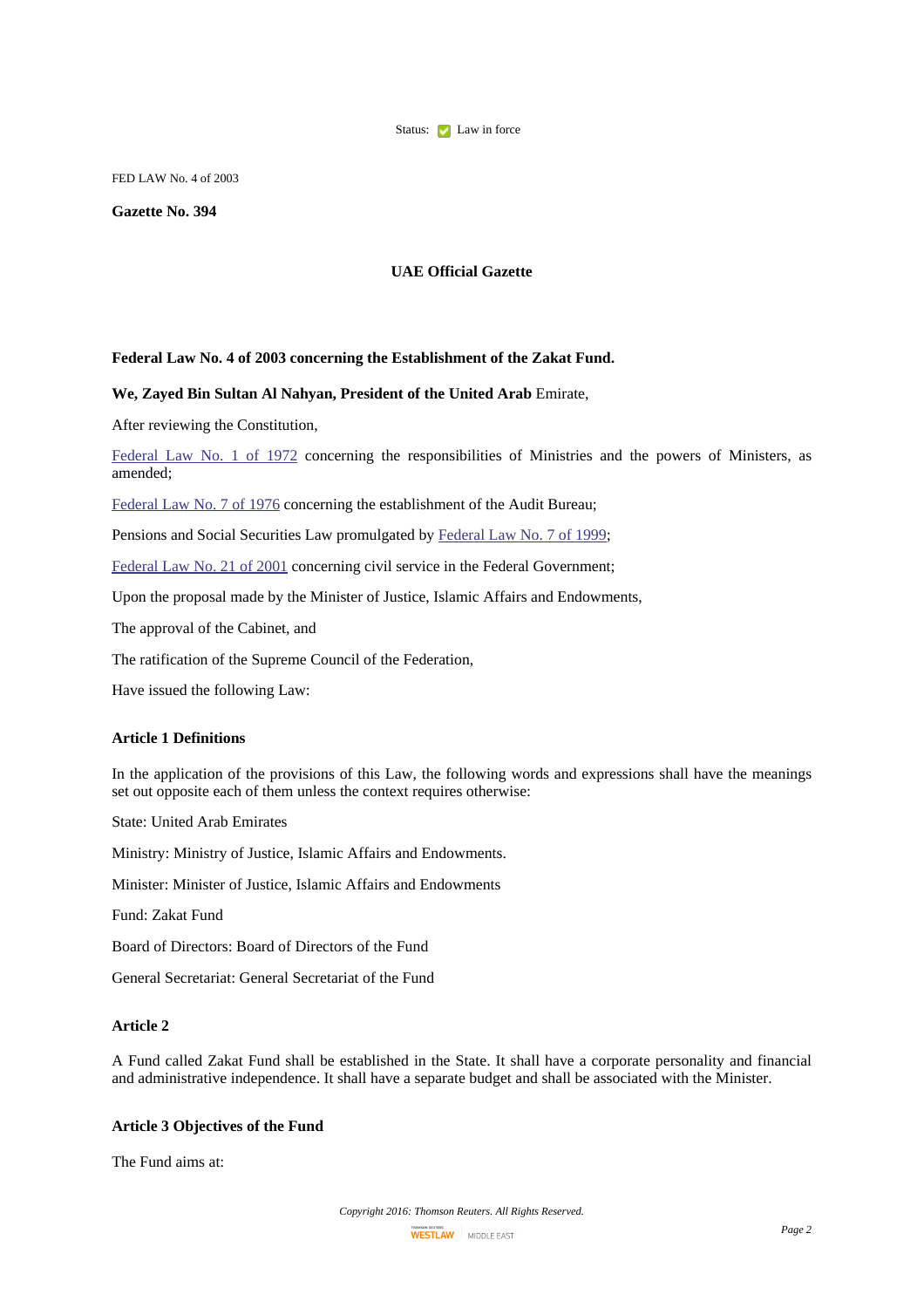- 1. Accepting the Zakat money, increasing and disbursing them in the manner prescribed by Sharia according to its priorities.
- 2. Raising awareness of the Zakat and its role in life.
- 3. Spreading the spirit of solidarity and compassion among the community members.

#### **Article 4**

The Head Office of the Fund shall be in Abu Dhabi City. Branches in the cities of the State may be established by a resolution of the Board of Directors.

### **Article 5**

The Fund resources shall comprise of:

- 1. Zakat money that the Muslims desire to pay directly to the Fund or that are sent to the Fund by charitable associations and entities or any other entity to be disbursed in the manners prescribed by the Sharia to its beneficiaries.
- 2. Donations, bequests and subsidies presented by third parties not in conflict with the Fund objectives and approved by the Board of Directors.
- 3. Letters of credit allocated for the Fund in the general budget of the State to disburse on administrative expenditures incurred by the Fund.
- 4. Money generated from the Fund conducting activities not in conflict with its objectives.

## **Article 6**

One section of the balance sheet may be transferred to another section by a resolution of the Board of Directors upon the proposal made by the Chairman of the Board. Transferring from one Clause to another in the same section of the balance sheet may be permitted by a resolution of the Chairman of the Board of Director upon the proposal made by the Secretary General.

## **Article 7**

Money of the Zakat Fund shall be deemed as public funds and the Zakat shall be exempted from the prior audit of the Audit Bureau.

#### **Article 8**

The financial year of the Fund shall commence on January first and shall end on the thirty first of December of each year. The first financial year shall also commence from the effective date of this Law and shall end on the thirty first of the following year.

#### **Article 9**

The Fund shall have a Board of Directors formed and presided by the Minister and a number of Directors whose nomination and determination of their remuneration shall be conducted by a resolution issued by the Cabinet.

The term of the Board of Directors shall be three years renewable. The Board shall, in its first meeting, select from among its Directors a Vice Chairman that replaces the Chairman when absent or due to a reason preventing him from attending.

#### **Article 10**

The Board of Director is the supreme authority supervising the Fund works and conducting its affairs. It shall exercise all the powers required to achieve its objectives, in particular:

1. Determining the general policy of the Fund and approving the disbursement of Zakat money in the manner prescribed by Sharia and opening bank accounts.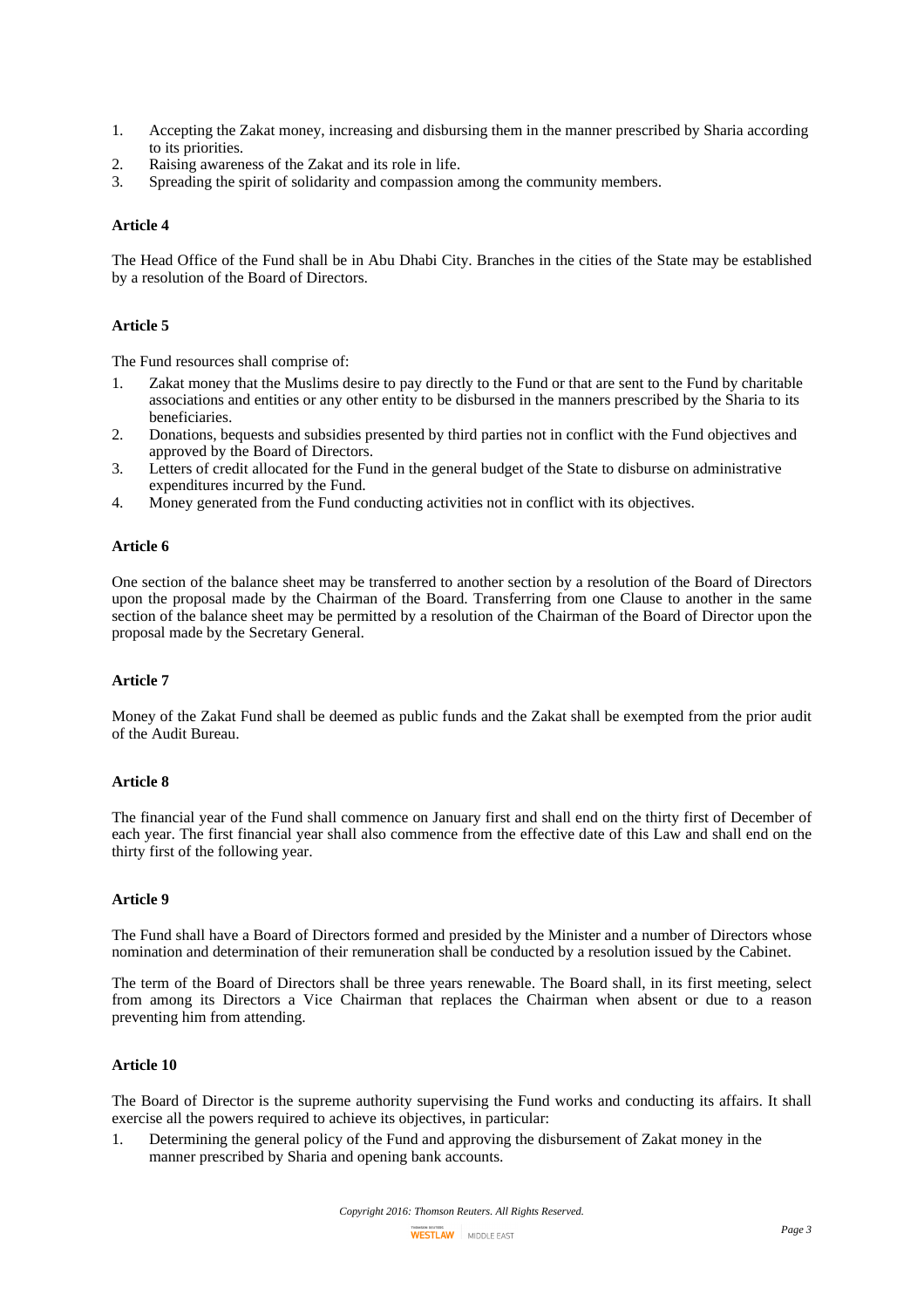- 2. Using the Da'wa methods to remind the Muslims of the aim of the Zakat and urge them to paying it.
- 3. Coordinating and cooperating between the Fund and the charitable associations and entities that receive the legal Zakat money to disburse them in the channels prescribed by Sharia.
- 4. Appointing Auditors and determining their remunerations and ratifying their reports.
- 5. Approving annual the Draft balance sheet of the Fund and its final account and submitting them to the Cabinet for approval. The Fund's resources generated from the Zakat money shall be excluded from such Draft. The Board of Directors shall undertake ratifying the Fund's resources and the balance sheet thereof.
- 6. Preparing the organizational structure, Employees' affairs regulation and the financial regulation of the Fund. A Resolution thereon shall be issued by the Cabinet.
- 7. Proposing Draft Laws related to the Fund work.
- 8. Forming Committees emerging from the Secretariat General.<br>9. Issuing the necessary Resolutions to execute the provisions of
- 9. Issuing the necessary Resolutions to execute the provisions of this Law.

## **Article 11**

The Board of Directors shall meet at least once every three months by the invitation of its Chairman. The Chairman of the Board may call for a meeting whenever necessary. The Board may meet upon the request of at least one third of its Directors.

The quorum shall not be present unless attended by at least one third of its members. The resolutions shall be taken by majority votes of the attendees. In the event of parity, the side of the Chairman shall have the casting vote.

## **Article 12**

The Board of Director may form, from among of its members, one or more committee to which it shall entrust some of its responsibilities. The Board may also entrust the Chairman of the Board or one of the members to carry out a specific task provided that he shall present what such member accomplishes to the Board to take the actions it deems appropriate.

#### **Article 13**

The Board of Directors shall have a Secretariat General that undertakes preparing for the Board's meetings, following up the execution of its resolutions and coordinating between the concerned entities with respect to the resolutions issued by the Board and the works entrusted to it. It shall particularly undertake the following:

- 1. Proposing the plans that ensure the management and disbursement of the money of the Fund.
- 2. Proposing the regulations of the Fund's money.
- 3. Preparing the Organization Structure of the Fund and the apparatuses working therein.
- 4. Proposing the regulations of the Fund's money.<br>5. Preparing the Draft annual balance sheet and the
- 5. Preparing the Draft annual balance sheet and the final account of the Fund.
- 6. Submitting the Auditors' reports to the Board of Directors.
- 7. Submitting periodic reports of the work flow of the Fund to the Board.

# **Article 14**

The following two committees shall be associated with the Secretariat General:

- 1. The Sharia Committee: It shall undertake providing the Sharia's opinion with respect to the rulings of the Zakat and Da'wah to remind of and perform the rulings of the Zakat.
- 2. The Disbursement Committee: It shall undertake preparing the policies of the disbursement of the Fund's money according to the Sharia channels or in execution of what is prescribed by the Zakat payers.

### **Article 15**

The Fund shall have a Secretary General of a degree of Undersecretary appointed by a Federal Decree issued upon the proposal made by the Minister. Such Secretary General shall execute the resolutions of the Board and shall be responsible for the work flow in the Secretariat General and shall represent the Fund for third parties and before the judicature.